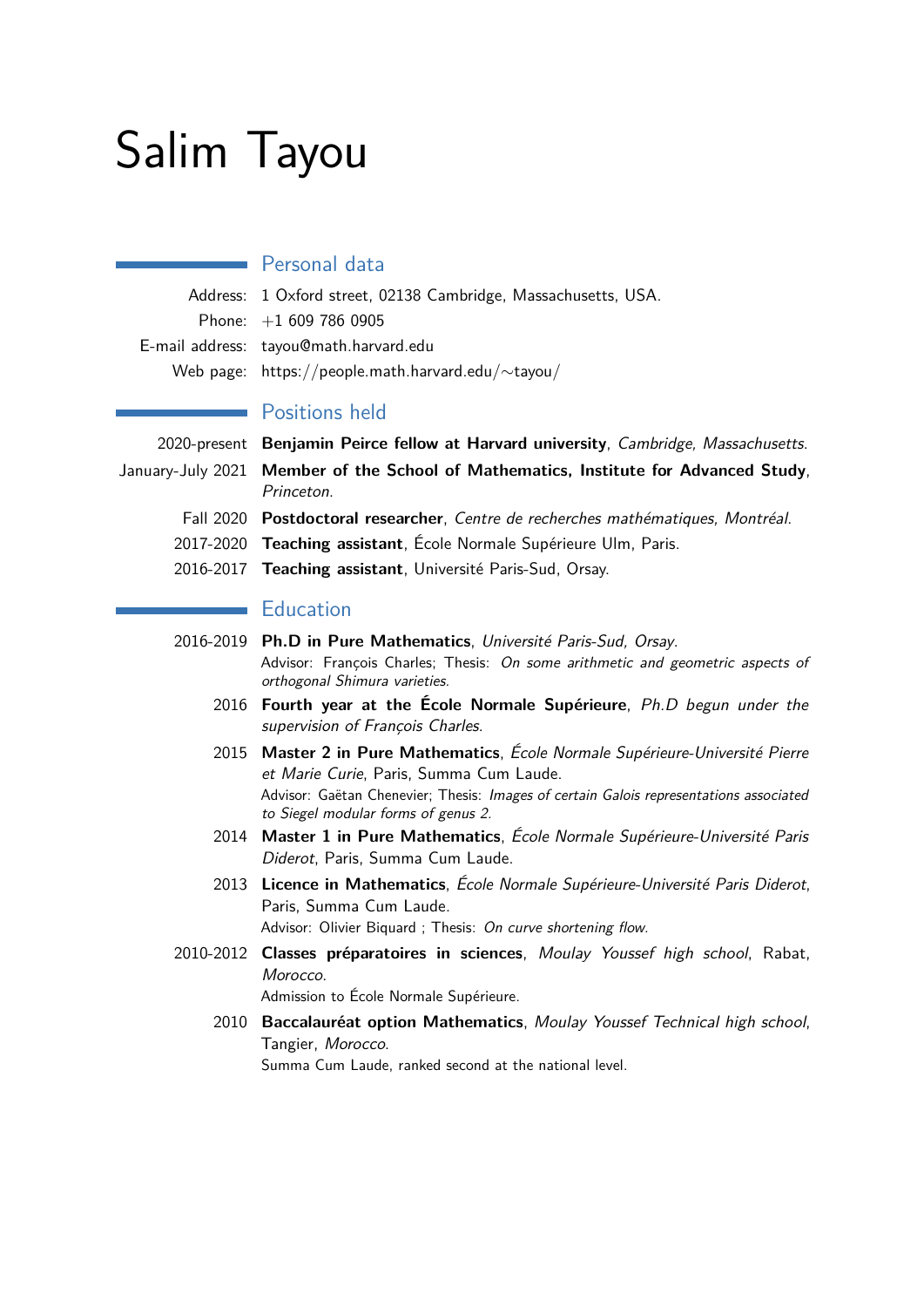## **Honors and Awards**

- 2016-2019 **Allocation spécifique normalien Grant**.
- 2012-2016 **École Normale Supérieure Ulm Grant**.
	- 2012 **Entrance contest to École Polytechnique**. Ranked first, international entrance exam.
	- 2012 **Concours National Commun**, Morocco. Ranked first. Moroccan national exam for entrance to best engineering schools.
	- 2010 **International Mathematical Olympiads**, Astana, Kazakhstan. Bronze medal.
	- 2010 **Concours Général des Sciences et Techniques of Morocco**. First prize in mathematics. The Concours Général is the highest competitive contest in Morocco for 12th grade students.

#### Publication list

- March 2021 **Equidistribution of Hodge loci II**, with Nicolas Tholozan. Preprint.
- September 2019 **Exceptional jumps of Picard ranks of K3 surfaces over number fields**, with Ananth Shankar, Arul Shankar and Yunqing Tang. Preprint.
	- Mai 2018 **Rational curves on elliptic K3 surfaces**. To appear in Mathematical Research Letters.
	- January 2018 **Equidistribution of some Hodge loci**. To appear in Journal für die reine und angewandte Mathematik.
	- February 2016 **Image de certaines représentations galoisiennes associées aux formes modulaires de Siegel de genre 2**. Int. J. Number Theory, **13**, 1129 (2017)

## Invitations for talks

| December 2021 Michigan state, algebraic geometry seminar.                                              |
|--------------------------------------------------------------------------------------------------------|
| November 2021 Chicago university, number theory seminar.                                               |
| October 2021 UC Santa Barbara, algebraic geometry seminar.                                             |
| September 2021 Harvard university number theory seminar.                                               |
| Mai 2021 Humboldt Universität algebraic geometry seminar, Berlin.                                      |
| April 2021 University of Georgia algebraic geometry seminar.                                           |
| March 2021 Harvard university number theory seminar.                                                   |
| February 2021 IAS/Princeton university joint number theory seminar.                                    |
| January 2021 Member's seminar, Institute for Advanced Study, Princeton.                                |
| December 2020 Essener Oberseminar, Duisburg-Essen university.                                          |
| October 2020 Geometry and Arithmetic of Hyperkähler Manifolds, Fall Southeastern Sectional<br>Meeting. |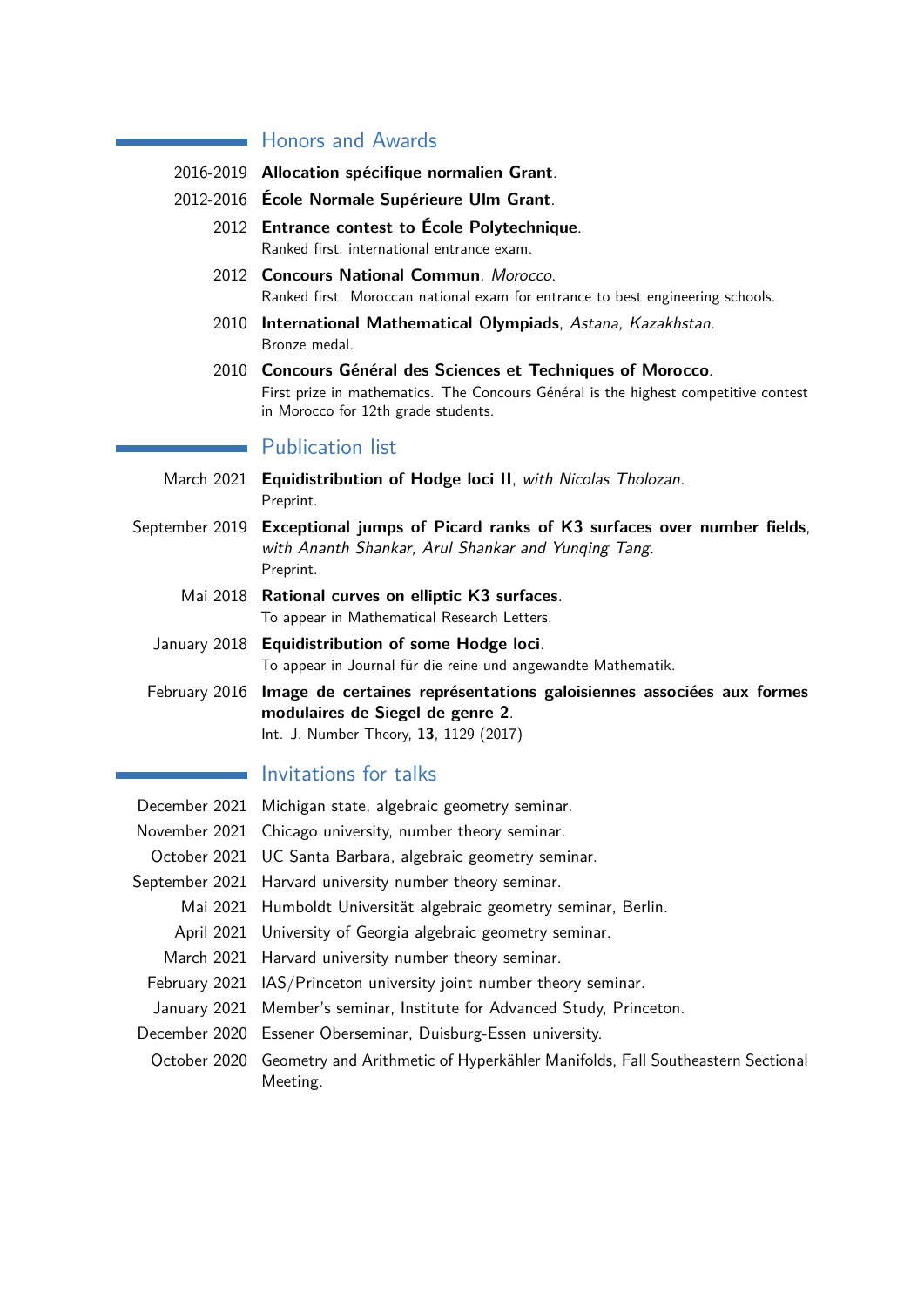| October 2020 MIT number theory seminar.                                                         |
|-------------------------------------------------------------------------------------------------|
| September 2020 Member's seminar, CRM Montréal.                                                  |
| September 2020 Quebec-Vermont number theory seminar.                                            |
| January 2020 Séminaire Arithmétique et géométrie algébrique, IRMA, Strasbourg                   |
| January 2020 Number theory seminar, University of Copenhagen.                                   |
| December 2019 Arithmetische und Algebraische Geometrie seminar, TU, Munich.                     |
| September 2019 Séminaire de géométrie complexe, Institut Élie Cartan, Nancy.                    |
| May 2019 Young Mathematicians Academic Forum, Hefei, China.                                     |
| April 2019 Séminaire de Géométrie Arithmétique et Motivique, Université Paris 13.               |
| January 2019 Séminaire "Raconte moi", ENS Paris.                                                |
| November 2018 Algebraic geometry seminar, Bonn University.                                      |
| October 2018 Seminario di geometria algebrica, Università degli Studi di Milano.                |
| March 2018 Séminaire d'Arithmétique et de Géométrie Algébrique, Paris-Sud University,<br>Orsay. |
| February 2018 Groupes Fondamentaux, Théorie de Hodge et Motifs, villa Finaly, Florence.         |
| January 2018 Cycles algébriques, UPMC, Paris.                                                   |
| June 2017 Mathjeunes Seminar, IHÉS, Bures-sur-Yvette.                                           |
| March 2017 Ph.D students seminar, Université Paris-Sud, Orsay.                                  |
| May 2016 Mathjeunes seminar, Université Pierre et Marie Curie, Paris.                           |
|                                                                                                 |

## Long term invitations

December 2019 Technische Universität München, invited by Frank Gounelas.

November 2019 Princeton University, invited by Yunqing Tang.

November 2018 Max Planck Institute, Bonn, invited by Daniel Huybrechts.

October 2018 Università degli Studi di Milano, invited by Fabrizio Andreatta.

# Teaching and advising

#### 2017-2020 **Teaching assistant**, ENS Paris.

- Supervision of the first year project at ENS ULM of Jérémi Gaspar and Côme Tabary on "Banach-Ruziewicz problem".
- Member of the jury of third year defense at ENS ULM.
- Supervision of the first year project at Ens Ulm of Pierre Godfard and Raphaël Picovschi on "Deformations of Galois representations".
- Supervision of the first year project at Ens Ulm of Nataniel Marquis and Paul Wang on "On the class number of quadratic imaginary fields".
- Teaching assistant for Algebraic Topology course intended for second year students in ENS Ulm.
- Supervision of the first year project of Florent Noisette and Théo Lenoir. Subject: Representations of integers by positive definite quadratic forms and the Siegel Mass formula.
- 4 hours course of LaTeX for bachelor students in mathematics at Paris-Sud university.